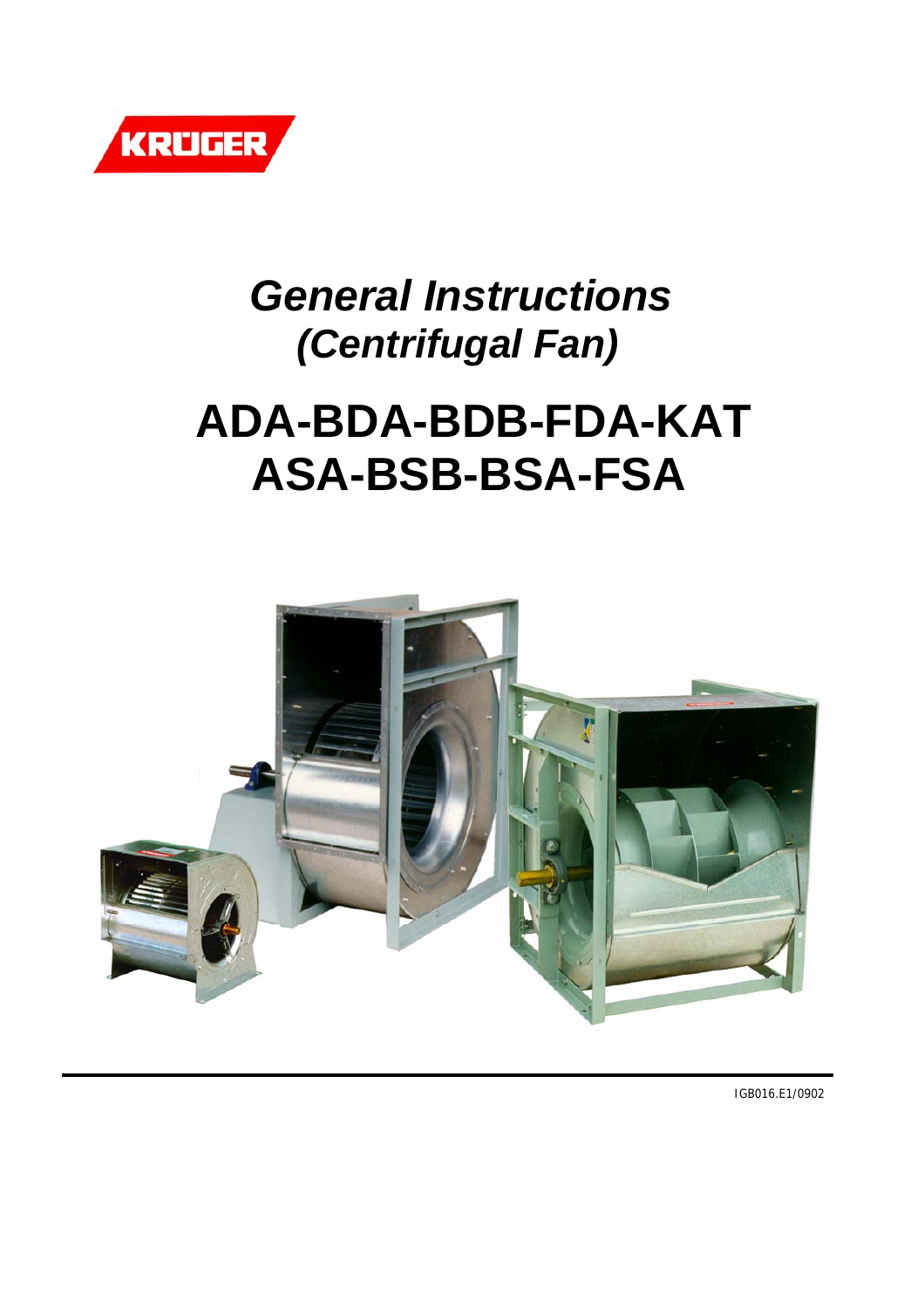

This manual is to guide the users in the proper storage, installation, operation and maintenance procedures to ensure maximum equipment life and trouble-free operation. **HANDLING AND MAINTENANCE SHOULD ALWAYS BE PERFORMED BY EXPERIENCED AND TRAINED PERSONNEL.**

### **RECEIVING, HANDLING AND STORAGE**

Rough handling during shipment and improper storage can cause damage that is not noticeable until the fan is in operation. This can be avoided with proper storage and handling techniques.

Fan should be hoisted with slings placed around the fan housing. Touch up the scratch coated surfaces during lifting, to prevent corrosion to occur at this area. Store the fan in a clean and dry place, preferably indoor to ensure fan shaft, bearing and fan casing are protected against dust and corrosion. Do not store the fan in a location where it will be subjected to vibration. This can cause the internal surface to rub against each other and damage the bearings.

### **START-UP CHECK LIST**

Before putting any fan into initial operation the manufacturer's instruction must be followed. Complete the following checklist to make sure that the fan is ready to run.

- $\Box$  Lock out the primary and all secondary power sources.
- $\Box$  Make sure the foundation or mounting arrangement and the duct connections are adequately designed in accordance with recognized acceptable engineering practices and with the fan manufacturer's recommendations.
- $\Box$  Check and tighten all hold-down (securing) bolts.
- $\Box$  Check the fan assembly and bearings for proper grounding to prevent static electricity discharge.
- $\square$  Spin impeller to see whether it rotates freely and is not grossly out of balance.
- $\Box$  Inspect impeller for correct rotation for the fan design.
- $\Box$  Check belt drive or coupling alignment, use recommended belt tension.
- $\Box$  Check belt drive for proper sheave selection and make sure they are not reversed.
- $\Box$  Properly secure all safety quards.
- $\Box$  Inlet and Outlet Damper (if any) must maintain 60% air volume, totally closed should be avoided
- $\Box$  Switch on the electrical supply and allow the fan to reach full speed.

Check carefully for :- (1) Excessive vibration

- (2) Unusual noise
	- (3) Proper amperage and voltage values
- (4) Proper belt alignment

If any problem is indicated, SWITCH OFF IMMEDIATELY. Lock out the electrical supply, secure the fan impeller if there is a potential for wind milling. (impeller turning due to a draft through the system). Check carefully for the cause of the trouble and correct as necessary.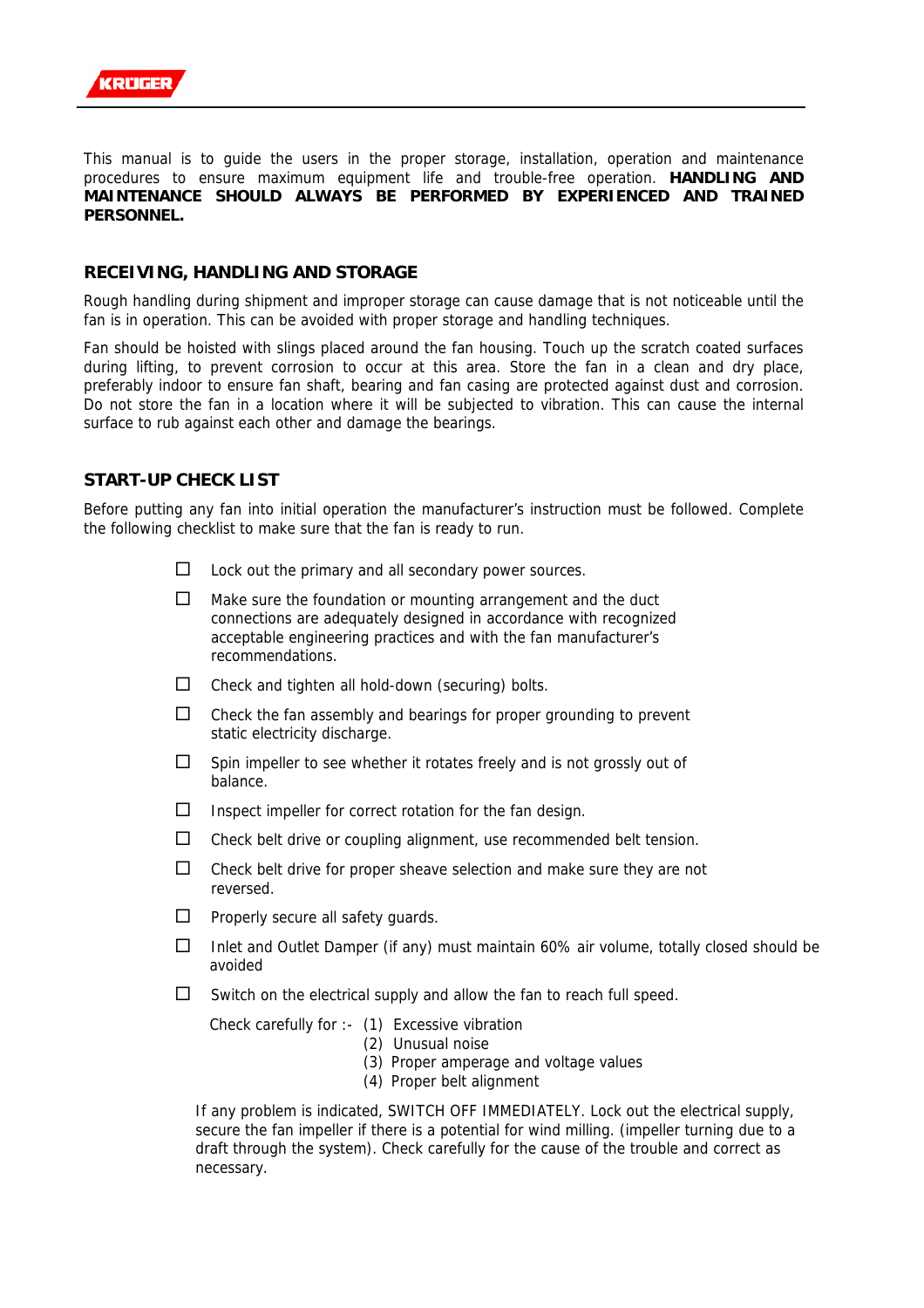

The fan may now be put into operation but during the first 8 hrs of running, it should be periodically observed and checked for excessive vibration and noise. Checks should be make of motor input current and motor & bearing temperature to ensure that they do not exceed manufacturer's recommendation. After 8 hrs of operation, the fan should be shut down to check the following items :-

- (1) All set screws and hold-down bolts
- (2) Belt drive alignment
- (3) Belt drive tension
- (4) Bearing housing temperature

After 24 hrs of the satisfactory operation, the fan should be shut down, and the drive belt tension should be readjusted to recommended tension.

### **TROUBLE-SHOOTING**

### **Fan is developing or emitting abnormal or excessive noise**

|                          | Possible cause                                                                                                                                                                                                                                                                                                                                                                                                                                                                                                                                                                                                                                                                                                                                                                          | Remedy                                                                                                                                                                                                                                                                                                                                                                                                                                 |
|--------------------------|-----------------------------------------------------------------------------------------------------------------------------------------------------------------------------------------------------------------------------------------------------------------------------------------------------------------------------------------------------------------------------------------------------------------------------------------------------------------------------------------------------------------------------------------------------------------------------------------------------------------------------------------------------------------------------------------------------------------------------------------------------------------------------------------|----------------------------------------------------------------------------------------------------------------------------------------------------------------------------------------------------------------------------------------------------------------------------------------------------------------------------------------------------------------------------------------------------------------------------------------|
| Drive system             | • Fan or motor sheave not properly tightened onto shaft<br>Misalign sheaves<br>Belt hitting Belt Guard<br>Belts are not tensioned enough and are too loose<br>Belts too tight<br>Belts wrong cross section<br>Belts worn<br>Belts oily or dirty<br>Belt guard is not properly fastened<br>• Motor, motor base or fan not securely anchored or<br>Secured                                                                                                                                                                                                                                                                                                                                                                                                                                | • Re-tightened the sheaves<br>• Re-align the sheaves<br>Check fan & motor sheave alignment & belt tension<br>Increase the belt tension<br>Correct belt tension<br>Change to right type<br>Replace belts<br>Clean belts<br>$\bullet$<br>Tighten the fasteners<br>Tighten the fasteners                                                                                                                                                  |
| Motor                    | • Lean-in cable not secure<br>Noisy motor bearings<br>Single phasing a 3 phase motor<br>• Low voltage<br>• Cooling fan striking shroud<br>Electromagnetic fault in motor<br>• AC hum in motor or relay<br>• Starting relay chatter                                                                                                                                                                                                                                                                                                                                                                                                                                                                                                                                                      | • Fasten the cable properly<br>Replace bearing<br>Check power supply<br>٠<br>Check power supply<br>Check motor assembly<br>Replace motor                                                                                                                                                                                                                                                                                               |
| Fan<br><b>Components</b> | Impeller loose on shaft<br>Impeller unbalance<br>Impeller not center in inlet or housing<br>Impeller in contact with inlet cone<br>Blades rotating close to structural member<br>Cutoff or other parts loose (rattling during operation)<br>• Cutoff damaged<br>• Cutoff improperly positioned<br>Impurities or foreign material inside fan housing<br>Bearing defective or worn out<br>Bearing loose on bearing support or shaft<br>• Foreign material inside bearing<br>• Fretting corrosion between inner race and shaft<br>Bearing not sitting on flat surface<br>Rubbing noise between bearing seal and inner ring<br>• Impeller worn as a result of abrasive or corrosive<br>material moving through passages.<br>Blades coinciding with an equal number of structural<br>members | Tighten impeller<br>٠<br>Balance impeller<br>Adjust impeller to center of inlet or housing<br>Correct inlet cone position<br>Correct the running clearance<br>Tighten loose parts<br>٠<br>Replace cutoff<br>٠<br><b>Reposition cutoff</b><br>Clean inside fan and impeller<br>Replace bearing<br>Re-tighten bearing<br>٠<br>Clean bearing<br>٠<br>Replace bearing or shaft<br>Re-adjust bearing<br>Replace bearing<br>Replace impeller |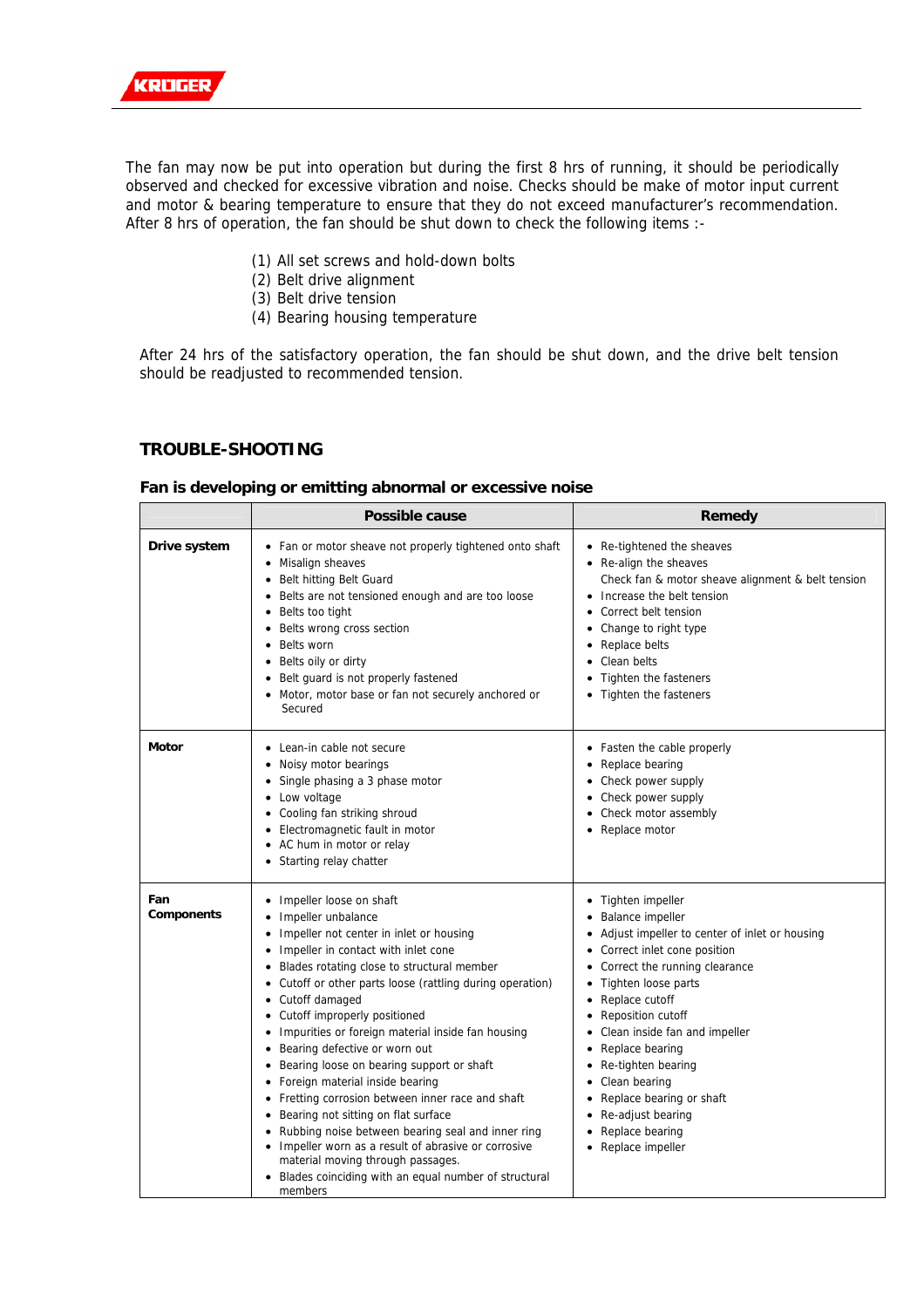

### **Fan is vibrating excessively**

|                 | Possible cause                                                                                         | Remedy                                                                                                |
|-----------------|--------------------------------------------------------------------------------------------------------|-------------------------------------------------------------------------------------------------------|
| <b>Impeller</b> | • Impeller unbalanced due to deposits (dirt or grease)<br>Impeller unbalanced due to wear<br>$\bullet$ | • Clean impeller, rebalance the system<br>• Replace impeller                                          |
| <b>Drive</b>    | Unbalanced pulleys<br>٠<br>Belts may vibrate excessively<br>$\bullet$                                  | • Balance the pulley or the system<br>• Proper sheave alignment and adjust to correct<br>belt tension |

### **Required air volume not achieved**

|                 | <b>Possible cause</b>                                                                                                                                                                                                                                                                                                                                                                                                                                                                                                                                                                                                                                                                                                                                                                                                                                                                                                                                                                                                                                                                                                                                                                                                                                                                                                                                                                                                                                                                                                                                                                                                                                                                               | Remedy                                                                                                                                                                                                                                                                                                                                                                         |
|-----------------|-----------------------------------------------------------------------------------------------------------------------------------------------------------------------------------------------------------------------------------------------------------------------------------------------------------------------------------------------------------------------------------------------------------------------------------------------------------------------------------------------------------------------------------------------------------------------------------------------------------------------------------------------------------------------------------------------------------------------------------------------------------------------------------------------------------------------------------------------------------------------------------------------------------------------------------------------------------------------------------------------------------------------------------------------------------------------------------------------------------------------------------------------------------------------------------------------------------------------------------------------------------------------------------------------------------------------------------------------------------------------------------------------------------------------------------------------------------------------------------------------------------------------------------------------------------------------------------------------------------------------------------------------------------------------------------------------------|--------------------------------------------------------------------------------------------------------------------------------------------------------------------------------------------------------------------------------------------------------------------------------------------------------------------------------------------------------------------------------|
| <b>Impeller</b> | • Impeller not centered with inlet collar(s)<br>Impeller/inlet dirty or clogged<br>٠<br>Improper running clearance<br>٠<br>Improper inlet cone to wheel fit<br>Impeller installed or running wrong direction<br>٠<br>Incorrect speed of impeller because of:<br>٠<br>Wrong motor speed<br>i)<br>ii) Belt drive ratio not correct<br>iii) Too high slip of V-belt<br>iv) Wrong calibration of inverter                                                                                                                                                                                                                                                                                                                                                                                                                                                                                                                                                                                                                                                                                                                                                                                                                                                                                                                                                                                                                                                                                                                                                                                                                                                                                               | • Adjust the impeller to the center of inlet collar(s)<br>• Clean the impeller or inlet<br>• Change to correct clearance<br>• Adjust to correct fit<br>• Change to correct rotation by changing poles of<br>electrical feed line to motor<br>i)<br>Change motor or belt drive<br>ii)<br>Change belt drive<br>iii) Increase tension of belts<br>iv) Adjust inverter calibration |
| Duct System     | • Shutters or dampers of the system are closed<br>Object obstructs fan or duct<br>٠<br>Inlet guide vanes are partly close<br>٠<br>Dampers closed<br>٠<br>Registers closed<br>Leaks in supply duct<br>٠<br>Obstructions near fan outlet or inlet<br>٠<br>Sharp elbows near fan outlet or inlet<br>٠<br>Improper designed turning vanes<br>٠<br>Insulating duct liner loose<br>• Pressure resistance offered by the system higher than<br>the design value<br>Fluid density higher than the design value<br>٠<br>Improper set inlet vane or damper<br>٠<br>• Actual system is more restrictive (more resistance to<br>flow) than expected<br>Obstructed fan outlet inlets<br>Elbows, cabinet walls or other obstructions restrict air<br>flow. Inlet obstructions cause more restrictive<br>systems but do not cause increased negative<br>pressure readings near the fan inlet(s)<br>Fan speed may be increased to counteract the effect<br>of restricted fan inlet(s). Caution! Do not increase<br>speed beyond the fan manufacturers<br>recommendations<br>• No straight duct at fan outlet<br>(Fans which are normally used in duct system are<br>tested with a length of straight duct at fan outlet. If<br>there is no straight duct at the fan outlet, decreased<br>performance may result.<br>If it is not practical to install a straight section of duct<br>at the fan outlet, the fan speed may be increased to<br>overcome this pressure loss. Caution! Do not increase<br>fan speed beyond the fan manufacturers<br>recommendations.)<br>• Projections, dampers or other obstruction in a part of<br>the system where air velocity is high<br>• Obstructions in high velocity air stream | • Open damper or IVC<br>• Clear obstructed ducts<br>• Open grill/diffuser damper<br>• Open Damper<br>• Open Register<br>• Seal the Leakage<br>• Clear obstruction<br>• Redesign and change elbow<br>• Redesign and change vanes                                                                                                                                                |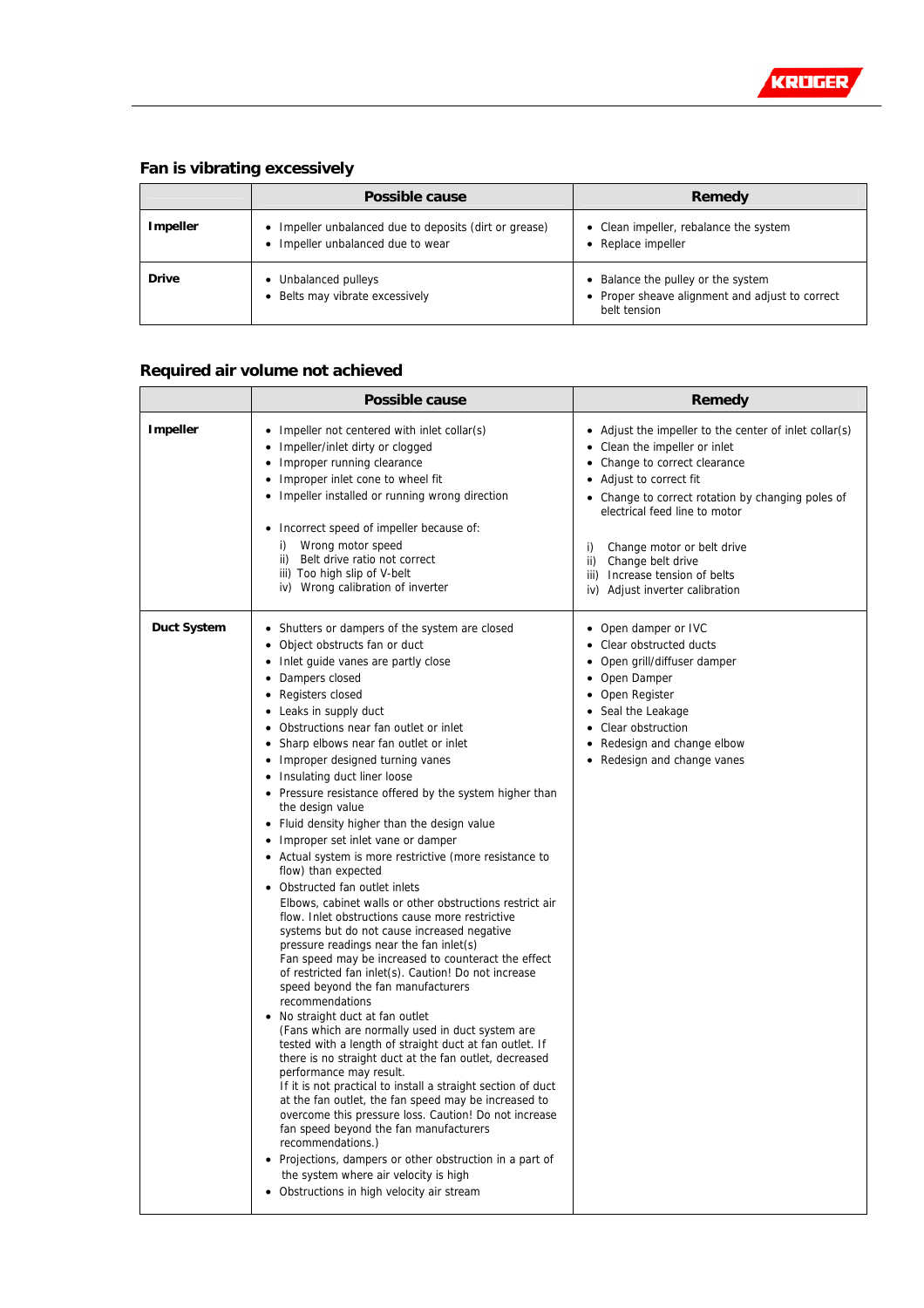

### **Fan does not start or operate**

|                                    | Possible cause                                                                                                                                                                                                                    | Remedy                                                                                                                                                                              |
|------------------------------------|-----------------------------------------------------------------------------------------------------------------------------------------------------------------------------------------------------------------------------------|-------------------------------------------------------------------------------------------------------------------------------------------------------------------------------------|
| <b>Electrical</b><br><b>Supply</b> | <b>Blown fuses</b><br>Electricity turned off<br>Wrong voltage<br>• Failure of one or two phases<br>Low voltage, excessive line drop or inadequate wire<br>size                                                                    | • Check fuses/circuit breakers<br>• Check for switched off or disconnected<br>• Check for correct power supply<br>• Check for correct power supply<br>• Check for correct wire size |
| <b>Motor</b>                       | • Motor not correctly connected<br>Load inertia too large for motor<br>$\bullet$<br>Motor protection unit or switch are stopping as<br>temperature are too high<br>• Motor too small and overload protector has broken<br>circuit | • Connect the motor according to the motor label<br>• Change motor<br>Reduce temperatures, check and change<br>insulation class, increase motor rating<br>• Change motor            |
| <b>Drive System</b>                | Broken belts<br>Loose pulleys                                                                                                                                                                                                     | • Replace belt<br>• Tighten pulley                                                                                                                                                  |

### **Excessive air flow**

|                    | Possible cause                                                             | Remedy             |
|--------------------|----------------------------------------------------------------------------|--------------------|
| Fan                | Excessive rotational fan speed<br>$\bullet$                                | • Reduce fan speed |
| <b>Duct System</b> | • Pressure resistance offered by the system lower than<br>the design value |                    |
| <b>Gas Density</b> | Gas density higher than the design value<br>٠                              |                    |

### **High power absorption**

|                      | Possible cause                                                                                                                                                                   | Remedy                                                       |
|----------------------|----------------------------------------------------------------------------------------------------------------------------------------------------------------------------------|--------------------------------------------------------------|
| <b>Impeller</b>      | • Air flow already rotating in the opposite direction to<br>the fan rotation direction<br>Backward curved impeller installed backwards                                           |                                                              |
| <b>Motor</b>         | • Faults in the motor windings<br>Motor power supply voltage lower than the value<br>indicated on the identification plate                                                       | • Replace motor<br>• Check with motor supplier               |
| Fan                  | • Forward curved or backward blade fan operating below<br>design pressures.                                                                                                      |                                                              |
| System               | Oversized ductwork<br>Filter(s) left out<br>٠<br>• Access door are open<br>• Face and by-pass dampers oriented so coil dampers<br>are open at same time by-pass dampers are open | Redesign ductwork<br>• Add in filter(s)<br>Close access door |
| <b>Gas Density</b>   | • Calculated horsepower requirements based on light<br>gas (eg. High temperature) but actual gas is heavy<br>(eq. Cold start up)                                                 |                                                              |
| <b>Fan selection</b> | • Fan not selected at efficient point of rating                                                                                                                                  | Check selection                                              |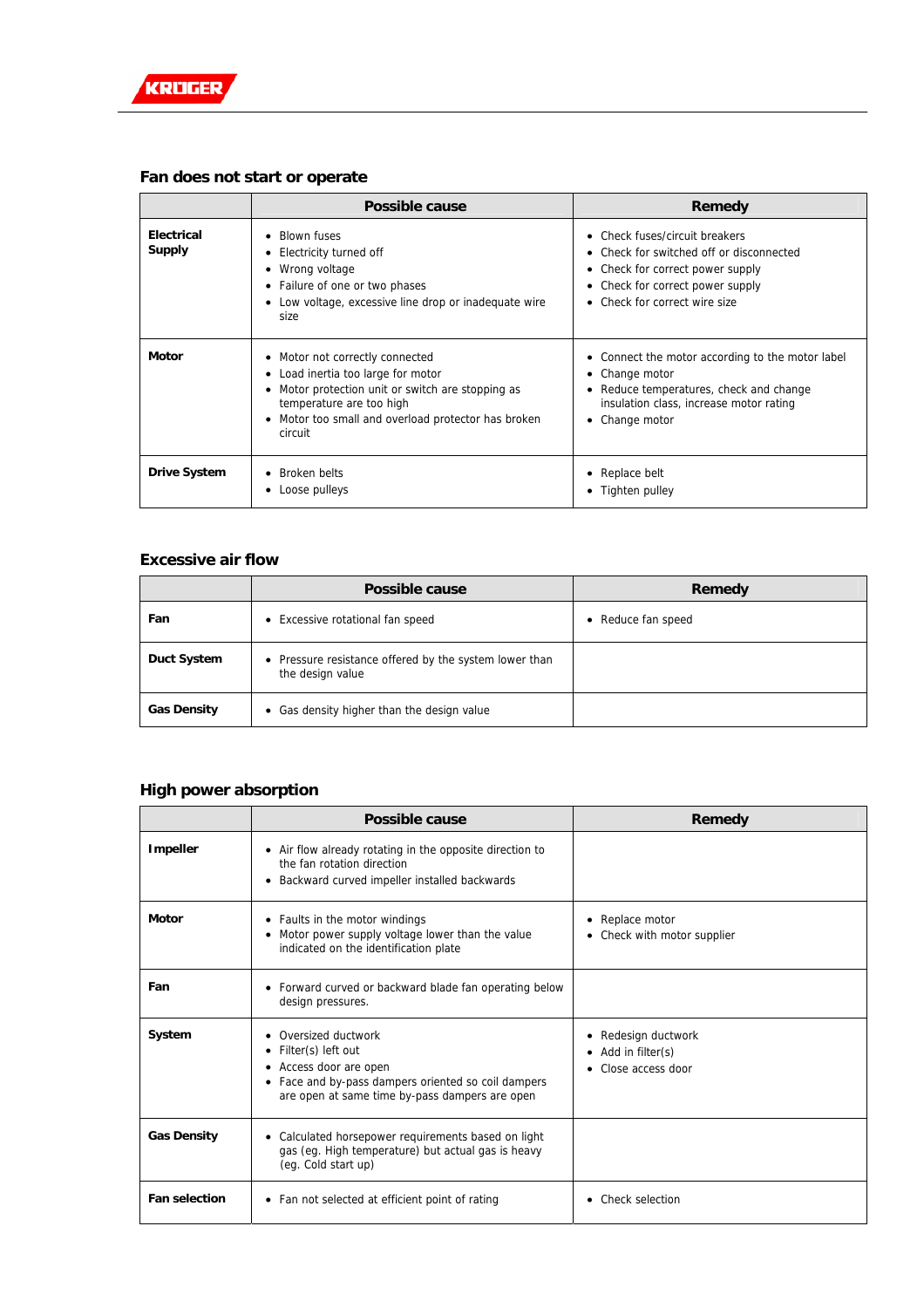

### **GUIDELINES FOR CENTRIFUGAL FAN INSTALLATION**

Improper installation with inlet or discharge configurations may result in reduced performance. Restricted or unstable flow at the fan inlet can cause pre-rotation of incoming air or uneven loading of the fan wheel yielding large system loss and increase sound levels. Free discharge or turbulent flow in the discharge ductwork will also result in system effect losses.

### **Ducted Inlet Installation**



### **Ducted Outlet Installation**



### **Non- Ducted Installation**

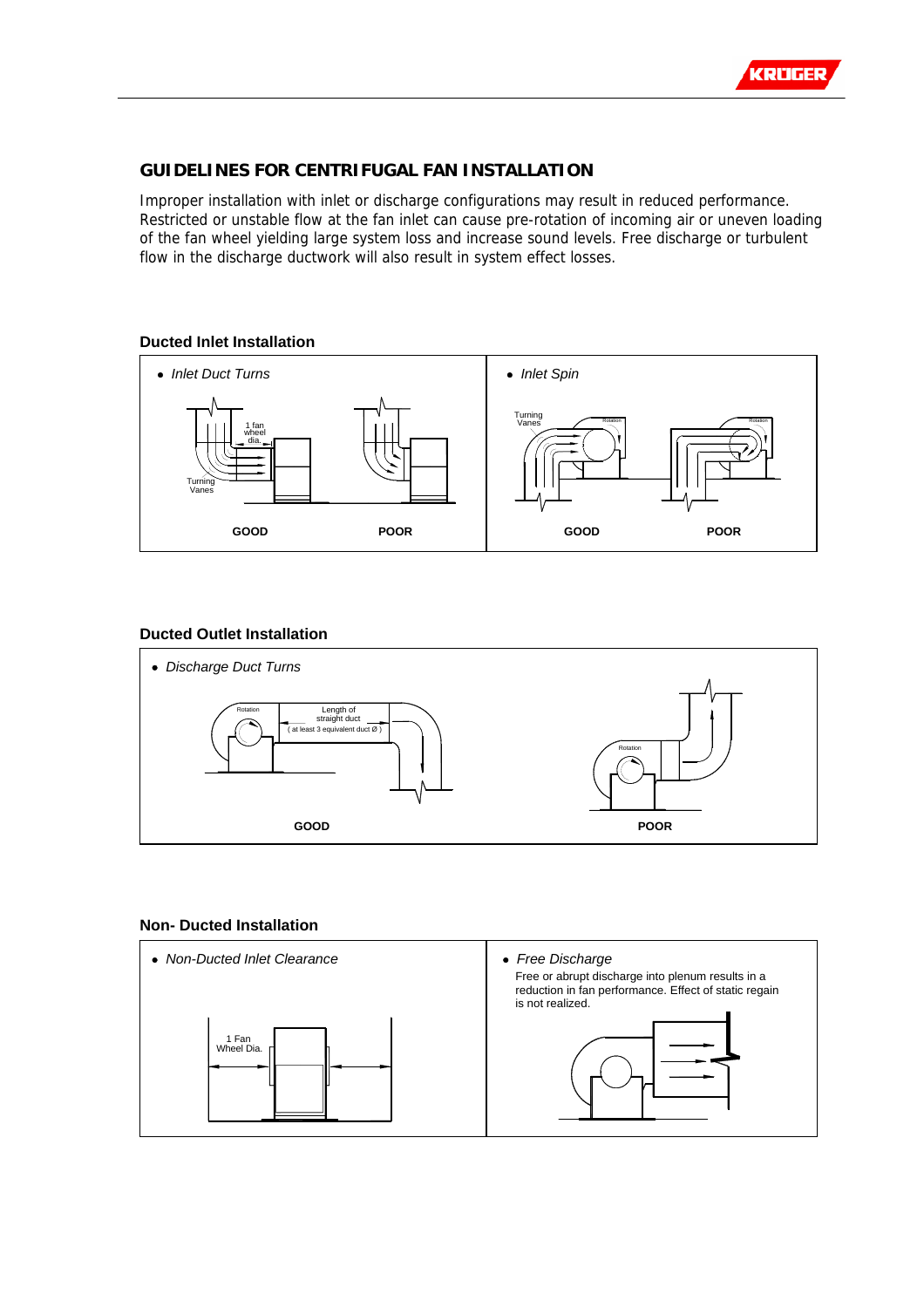

### **Installation Method – DIDW Centrifugal Fan**

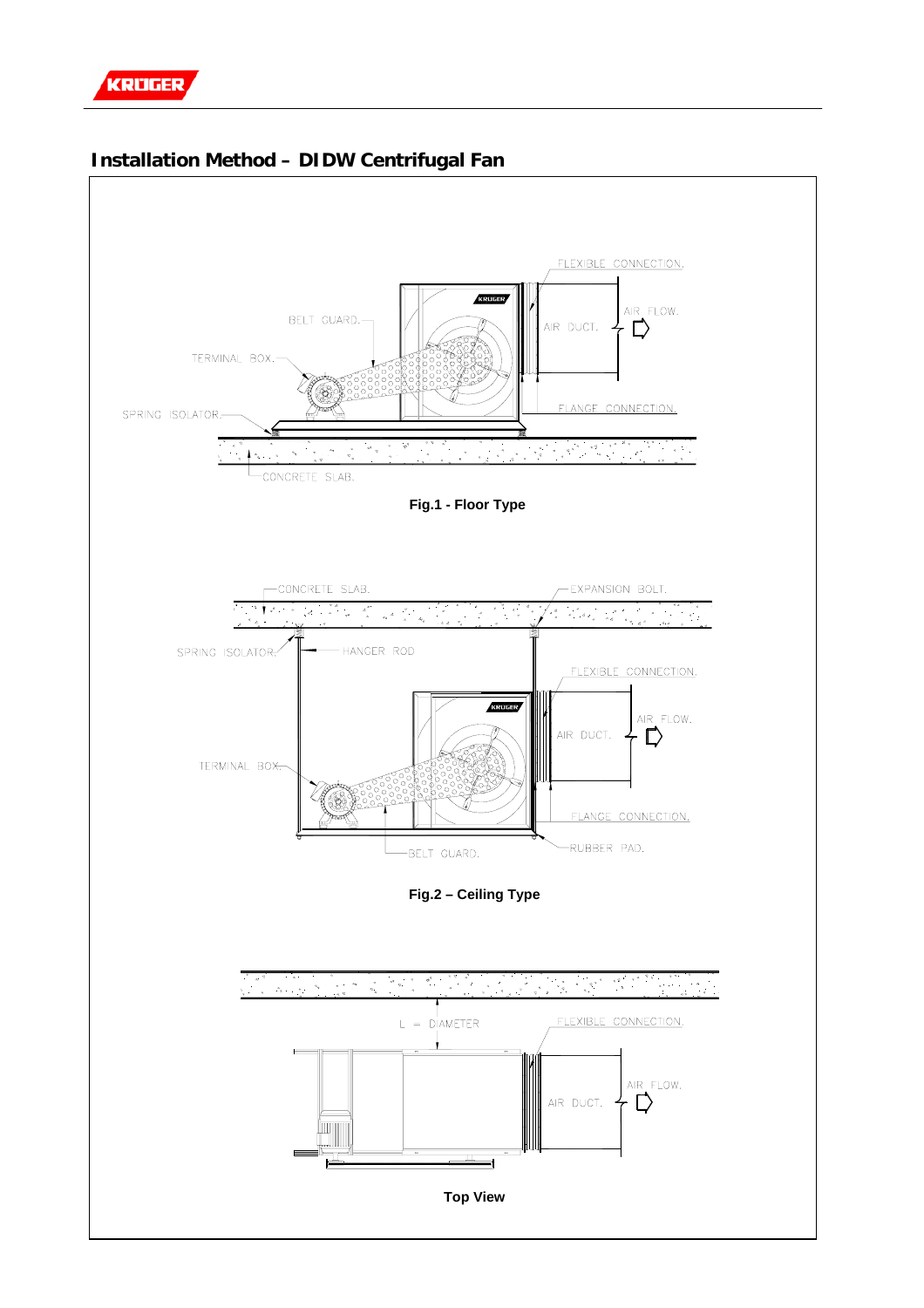



### **Installation Method – SISW Centrifugal Fan**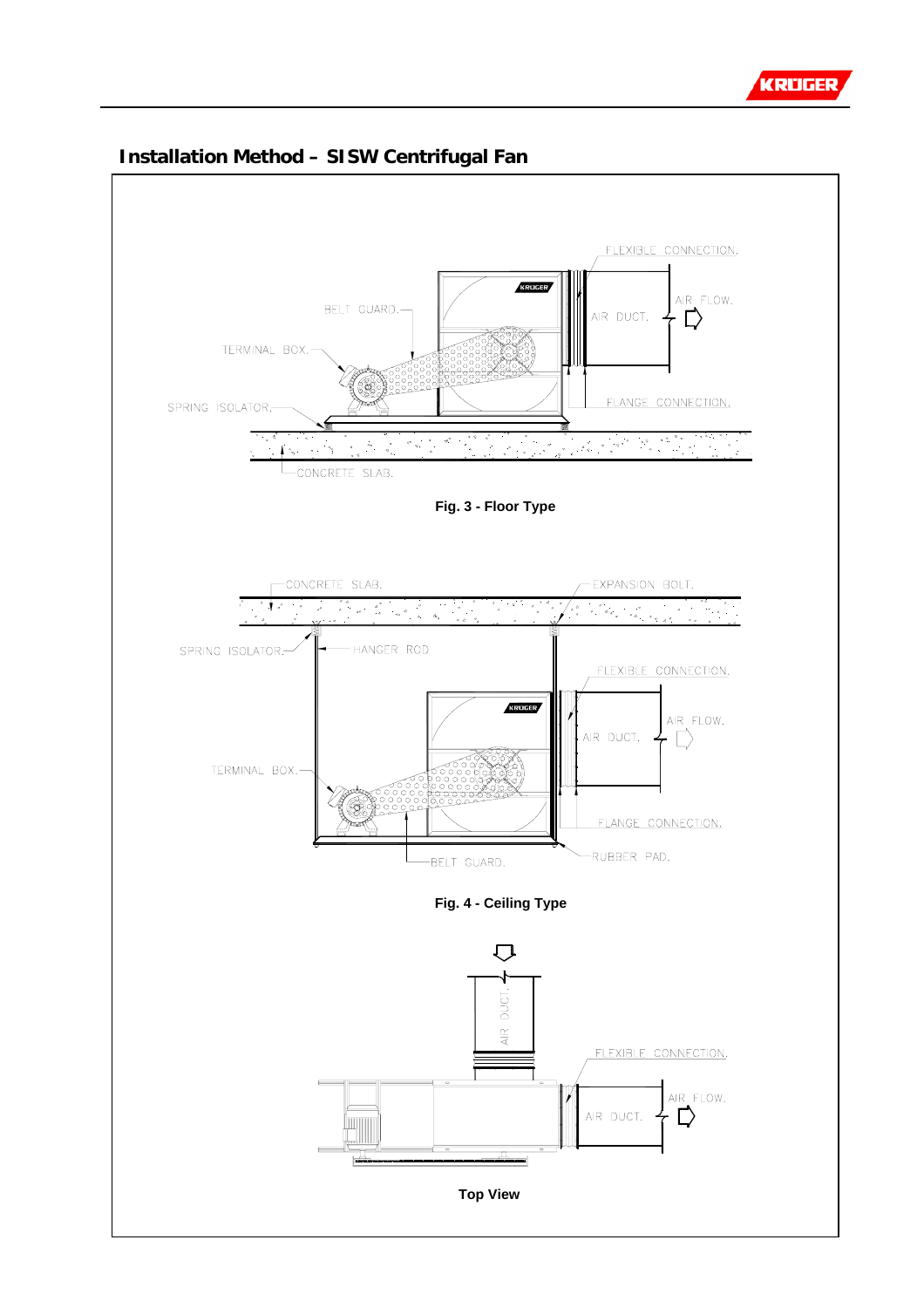

### **V-BELT DRIVE INSTALLATION**

- Remove the protective coating from the end of the fan shaft and assure that it is free of nicks and burrs.
- Check fan and motor shafts for parallel and angular alignment.
- Slide sheaves on shafts do not drive sheaves on as this may result in bearing damage.
- Align fan and motor sheaves with a straight-edge or string and tighten.
- Place belts over sheaves. Do not pry or force belts, as this could result in damage to the cords in the belts.
- Adjust the tension until the belts appear snug. Run the unit for a few minutes (see section on unit start-up) and allow the belts to "set" properly.
- Switch off the fan, adjust the belt tension by moving the motor base. When in operation, the tight side of the belts should be in a straight line from sheave to sheave with a slight bow on the slack side.



### **BELT TENSION**

Proper belt tension is important for long belt life. Too much tension puts excessive loads on the belts and the bearings, reducing the lives of both components. Not enough tension allows belt slippage which generates heat and drastically reduces the life of the belt.

Belt tensioning gauges can be used to determine whether the belts are tensioned properly. A chart that comes with the gauge specifies a range of force required to deflect the belts a given amount based on the centre distance of the sheaves and the belt cross section. The belts are properly tensioned when the force required to deflect the belt, the specified amount falls within this range.

If a belt tensioning gauge is not available, re-tension the belts just tight enough so that they do not squeal when starting the fan. A short "chirp" is acceptable; a squeal lasting several seconds or longer is not acceptable.

Before starting the fan after tensioning the belts, recheck the alignment and realign the sheaves if necessary. New belts may stretch a little at first, so recheck belt tension after a few days of operation.

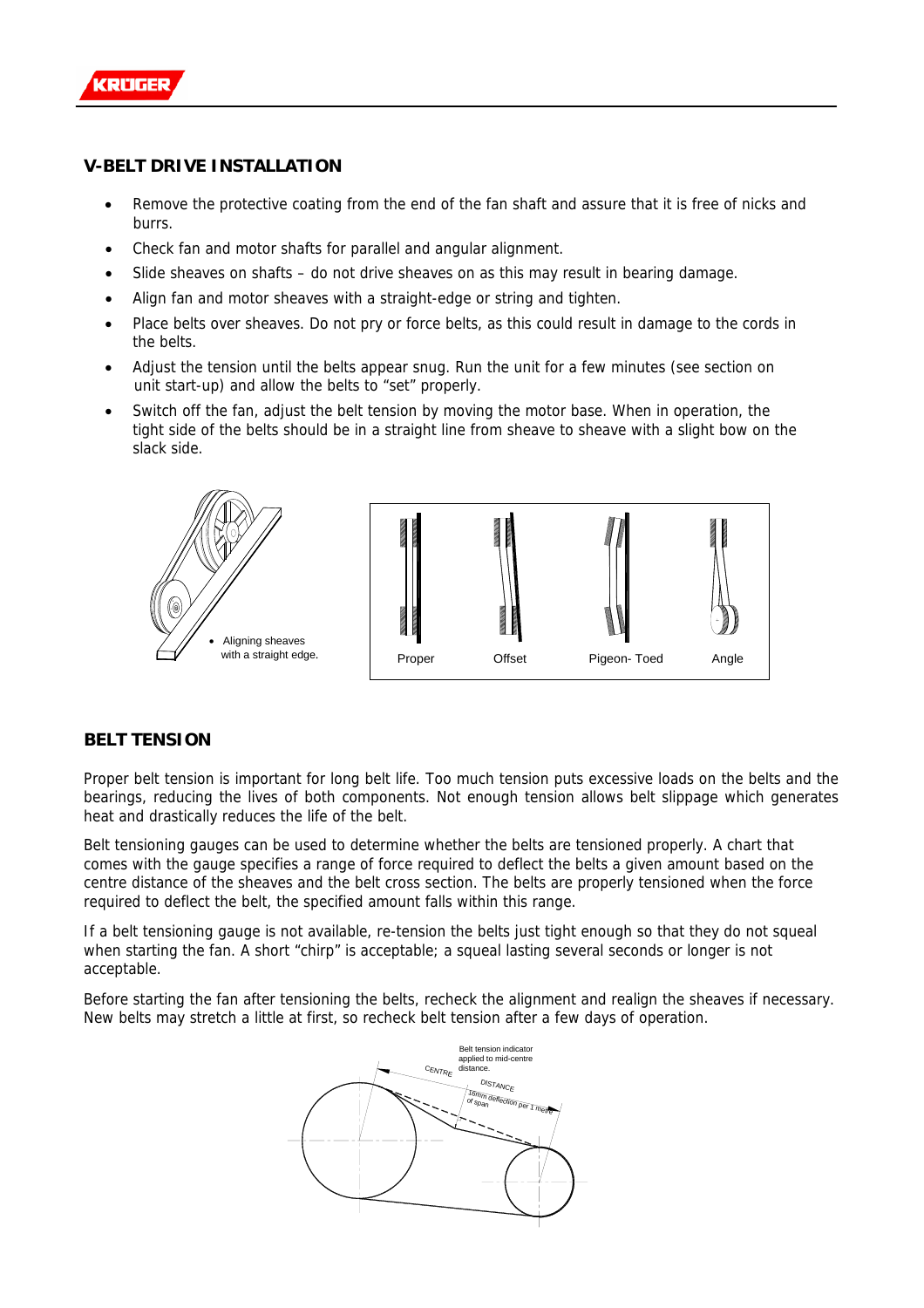

| <b>Belt Section</b> | Force required to deflect belt<br>16mm per metre of span |             |                         |
|---------------------|----------------------------------------------------------|-------------|-------------------------|
|                     | <b>Small Pulley</b><br>Diamter (mm)                      | Newton (N)  | Kilogram<br>force (Kgf) |
| <b>SPZ</b>          | $56 - 95$                                                | $13 - 20$   | $1.3 - 2.0$             |
|                     | $100 - 140$                                              | $20 - 25$   | $2.0 - 2.5$             |
| <b>SPA</b>          | $80 - 132$                                               | $25 - 35$   | $2.5 - 3.6$             |
|                     | $140 - 200$                                              | $35 - 45$   | $3.6 - 4.6$             |
| <b>SPB</b>          | $112 - 224$                                              | $45 - 65$   | $4.6 - 6.6$             |
|                     | $236 - 315$                                              | $65 - 85$   | $6.6 - 8.7$             |
| <b>SPC</b>          | $224 - 335$                                              | $85 - 115$  | $8.7 - 11.7$            |
|                     | $375 - 560$                                              | $115 - 150$ | $11.7 - 15.3$           |
| A                   | $80 - 140$                                               | $10 - 15$   | $1.0 - 1.5$             |
| в                   | $125 - 200$                                              | $20 - 30$   | $2.0 - 3.1$             |

Tensioning Forces

### **BEARING LUBRICATION**

Fan equipped with deep grooved ball bearing inserted in rubber damper has sufficient high grade grease sealed in at the time of manufacture, there is no need for replenishment while in use at normal speed & normal condition.

Fan equipped with deep grooved ball bearing inserted in pillow block also has sufficient high grade grease sealed in at the time of manufacture, there is no need for replenishment while in use at normal speed & normal condition. The pillow block housing has lubrication point suitable for lubricating when the bearing operating temperature exceeding its nominal of 70 degree, or the bearing is used in very dusty or damp or high contamination environment.

Fan equipped with spheriodical roller bearing assembly in the plummer block housing has lubrication point when the life of the grease is expectancy.

The bearings must be greased at regular intervals in order to attain the maximum permissible life of the bearing under more severe operating conditions.

The re-lubricating interval depends on the operating temperature, relevant operating conditions speed and the type of grease used should be set by the operator.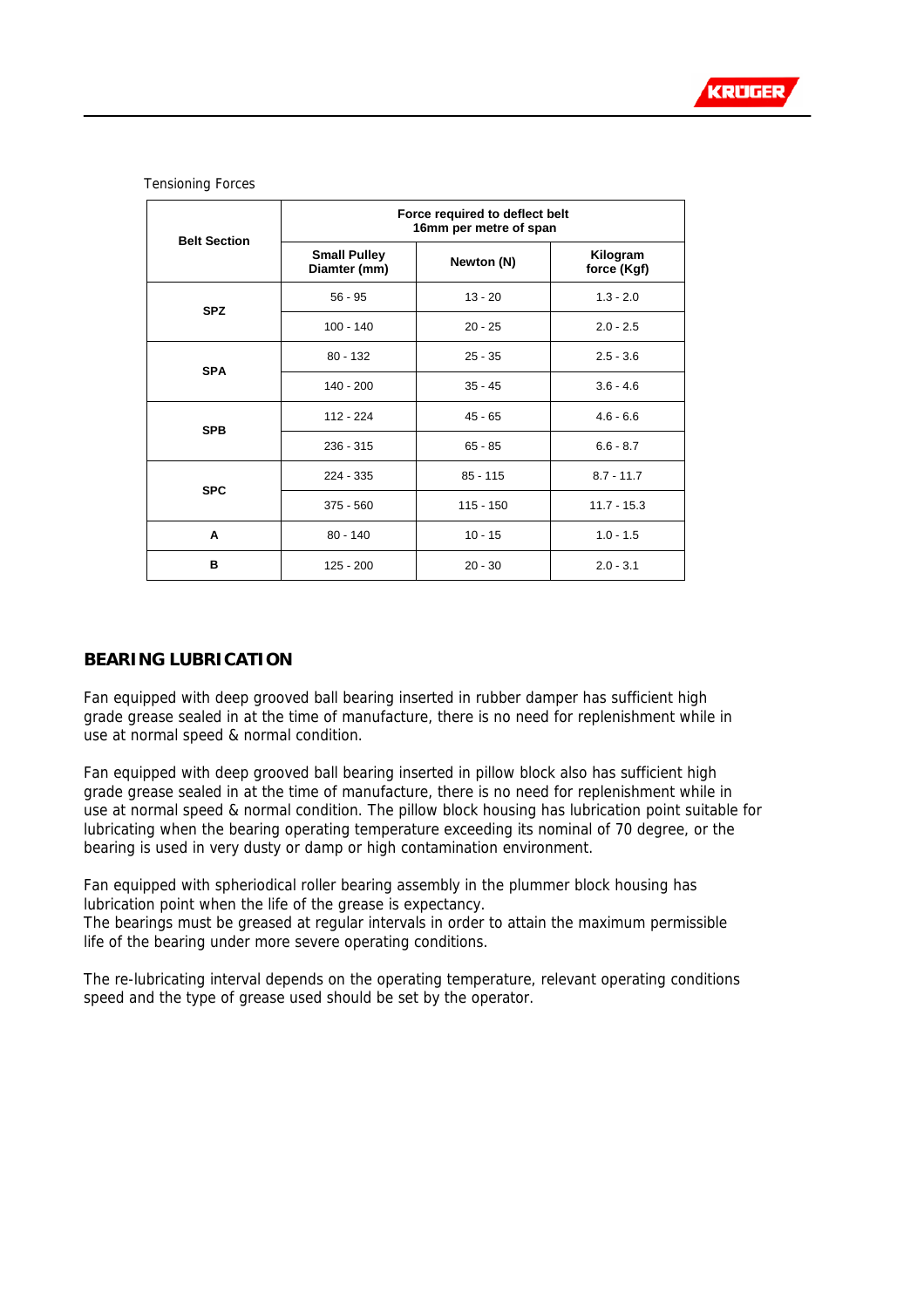

The lubricating interval may be determined from the following diagram.

**Caution**: Do not over-lubricate. This is a major cause of bearing failure. Make sure dirt and contaminants are not introduced when adding grease.



| Type of bearing                        | Type of grease    |  |
|----------------------------------------|-------------------|--|
| NSK Deep Groove Ball Bearing           | Alvania Grease #3 |  |
| <b>SKF Deep Groove Ball Bearing</b>    | SKE Grease LGMT 3 |  |
| <b>SKF Spheriodical Roller Bearing</b> | SKE Grease LGMT 3 |  |
|                                        |                   |  |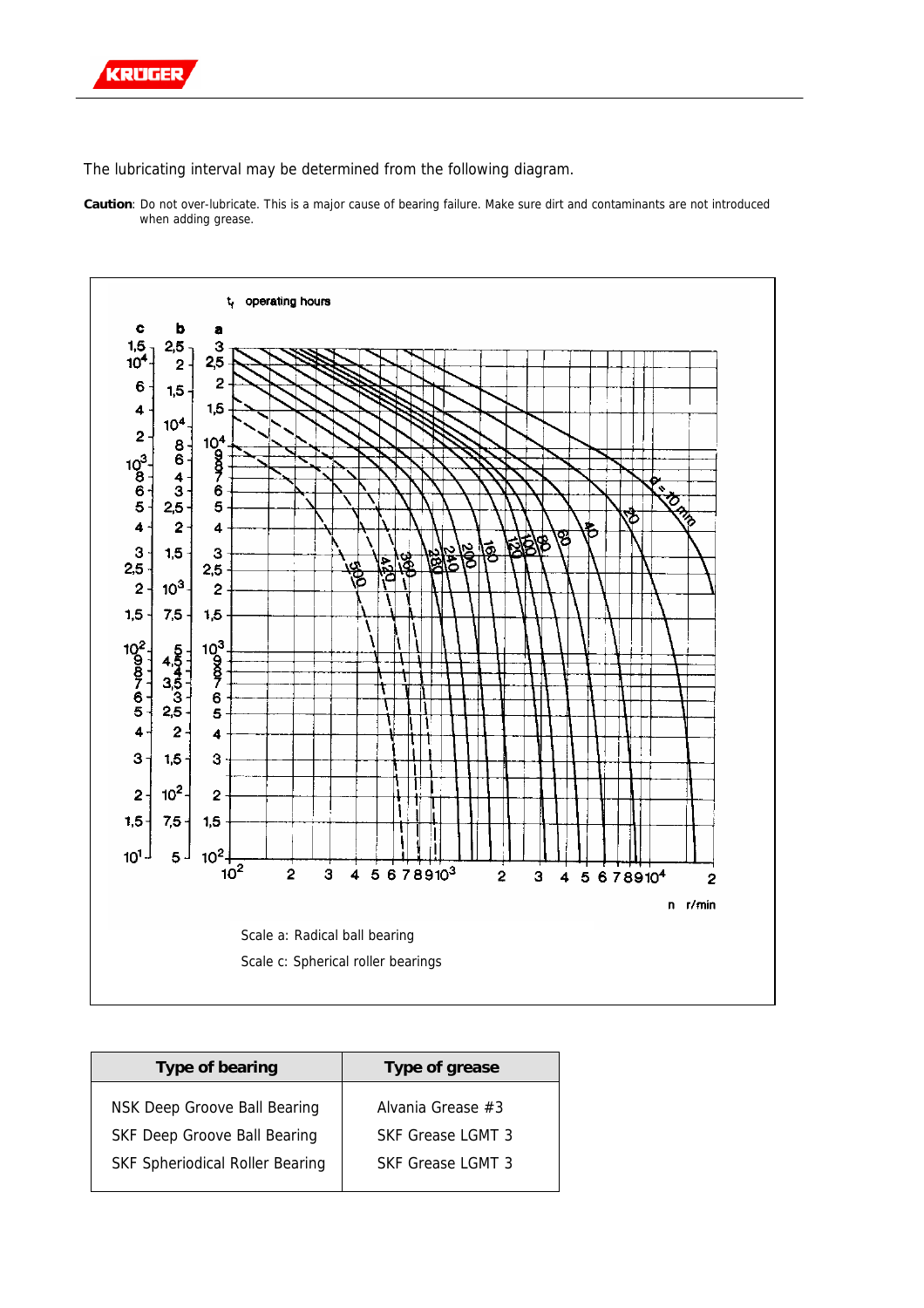

### **VIBRATION ISOLATOR INSTALLATION**

- Choose proper isolator (Isolator can be selected from Kruger selection programme)
- Adjust deflection based on the selected isolator.
- Maintain the operating / free height at the same level through step 2. (The entire assembly must be levelled)
- Check all the deflection and operating / free height is properly maintained.



### **ROUTINE MAINTENANCE**

Maintenance should always be performed by experienced and trained personnel. Do not attempt any maintenance on a fan unless the electrical supply has been locked out or tagged out and the impeller has been secured.

Under normal circumstances, handling clean air, the system should require cleaning only about a Year. However, the fan and system should be checked at regular intervals to detect any unusual accumulation.

The fan impeller should be specially checked for build-up of material or dirt which may cause an Imbalance with resulting undue wear on bearings and belt drives. A regular maintenance program should be established as needed to prevent material build-up.

Periodic inspection of the rotating assembly must be made to detect any indication of weakening of the rotor because of corrosion, erosion, or metal fatigue.